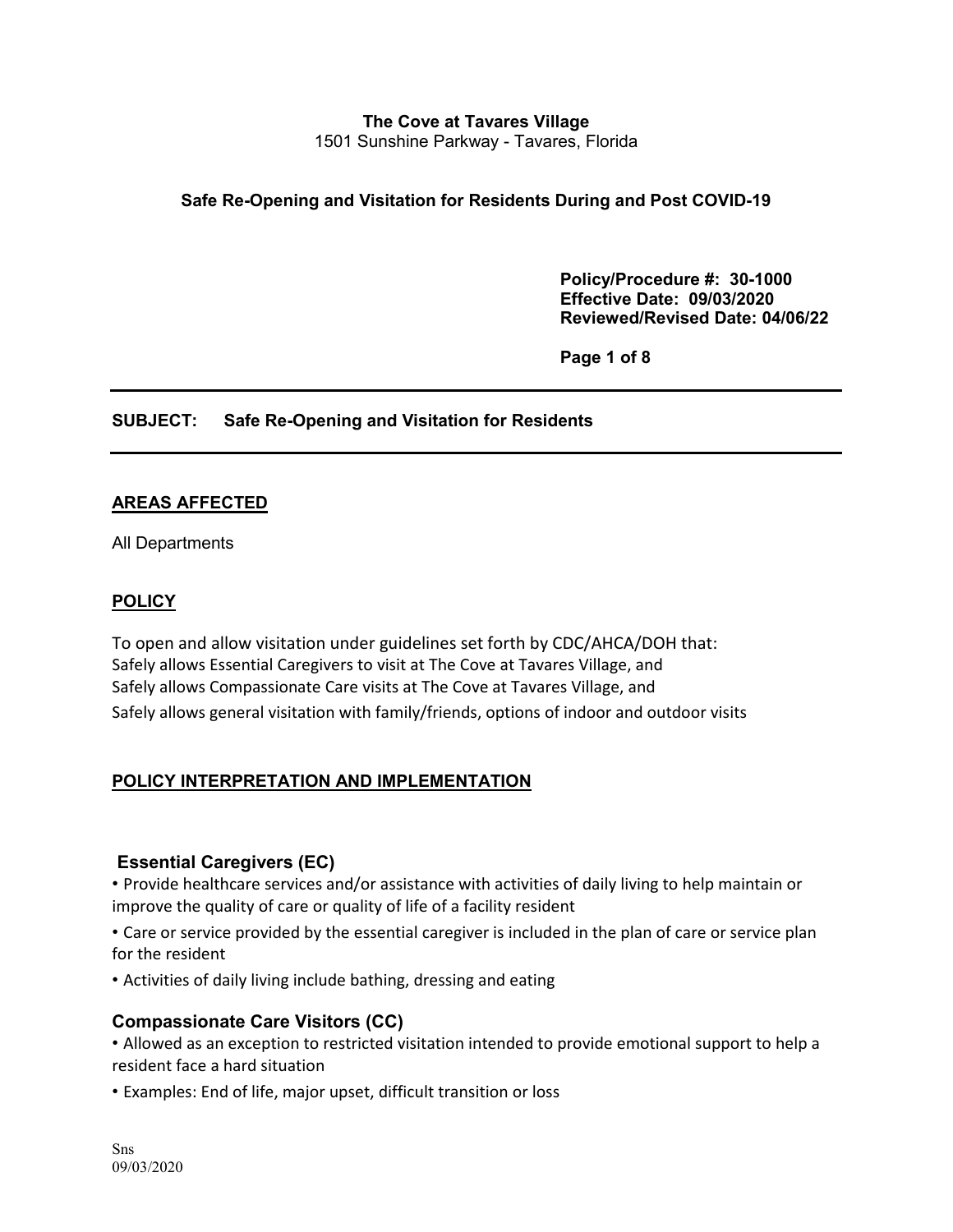**Policy/Procedure #: 30-1000 Effective Date: 09/03/2020 Reviewed/Revised Date: 04/06/22 Page 2 of 8** 

The Cove does not require an essential caregiver to provide necessary care to a resident.

# **Essential and Compassionate Care: Facility Requirements**

1. Establish policies and procedures for how to designate and use an EC and allow CC visits

2. Identify those who provided EC before the pandemic or have asked to provide since, consult with resident or representative for concurrence

3. Allow resident to designate ECs and CCs and allow unlimited visitation

4. Facility shall set a limit on the total number of visitors allowed in the facility based on the ability of staff to safely screen and monitor visitation

5. Work with resident and family to designate an EC/CC if they choose

6. Provide infection prevention and control training, including proper PPE use, hand hygiene and social distancing; Designate key staff to support infection control training of Caregivers

7. Allow evening and weekend visits to accommodate work or childcare barriers

8. Maintain visitor log for signing in and out

9. Resident visits are allowed even if the resident is positive for COVID-19 or symptomatic/quarantined

10. The facility may restrict or revoke if the EC/CC fails to follow infection prevention and control requirements or other COVID-19 related rules of the facility after attempts to mitigate concerns

## **Essential and Compassionate Caregiver Requirements**  *• PPE*

 $\circ$  EC/CC: Wear a surgical mask and other PPE as appropriate for the care provider; PPE for EC should be consistent with CDC guidance for health care workers

 $\circ$  EC/CC: Be trained on infection prevention and control, use of PPE, use of masks, hand sanitization and social distancing.

o EC/CC: Sign acknowledgement and adhere to training

*• Testing and Symptoms*

o EC/CC: Comply with facility-provided COVID-19 testing if offered; Facility use of testing must be based on current CDC and FDA guidance .

 $\circ$  EC/CC: Inform the facility if they develop a fever or symptoms consistent with COVID-19 within 14 days of a visit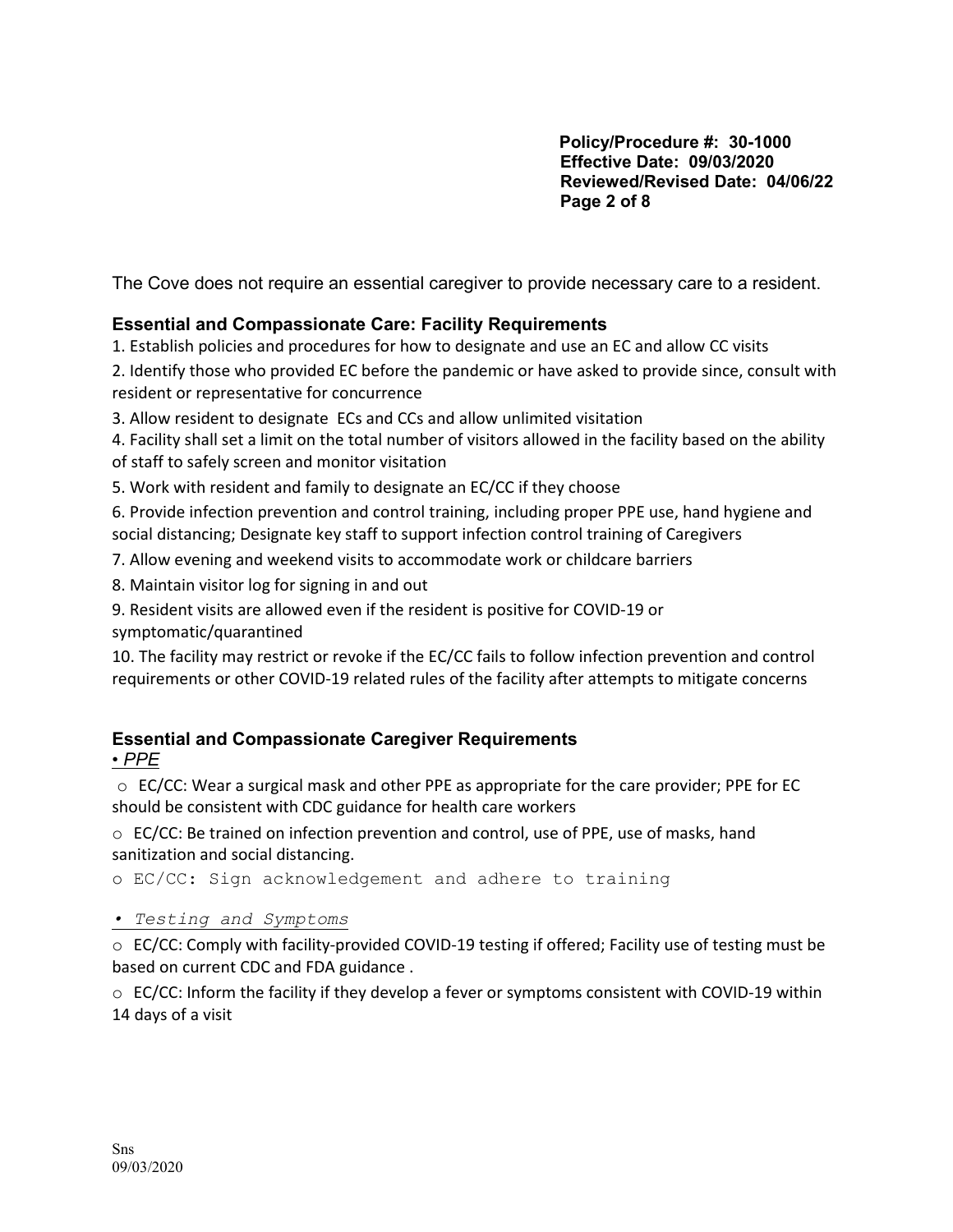**Policy/Procedure #: 30-1000 Effective Date: 09/03/2020 Reviewed/Revised Date: 04/06/22 Page 3 of 8** 

## *• While in Facility*

 $\circ$  EC/CC: Provide care or visit in the resident's room, or in facility-designated areas within the building (providing care is not required)

o Maintain social distance of at least 6 feet with staff and other residents - limit movement in the facility

The administrator will be designated as the person responsible for ensuring that staff adheres to the policy and procedures

## **General Visitation: Facility Requirements**

1. Indoor visitation allowed at all times and for all residents

- 2. Sufficient staff to support management of visitors
- 3. Adequate PPE. Facility will provide surgical face mask and face shield. A cloth mask is not permitted. Gloves will be provided by the facility if needed.

4. Adequate cleaning/disinfecting supplies

5. Visitors may visit without an appointment; staff will monitor for adherence to proper use of masks and social distancing

6. Notify residents, their representatives and recurring visitors of any changes in the visitation policy

7. Continue with visitor screening, i.e., temperature checks and symptom/exposure screening questions

8. Designated key staff to support infection control education of visitors including, PPE, use of masks, proper hand hygiene, social distancing and visitation policies

9. Maintain a visitor log for signing in and out

10. Visit spaces must be cleaned and disinfected between visitors and contain handwashing or sanitation stations

11. Facility shall not set a limit to the number of visitors

12. Facility shall not limit the length of visits, days, hours, number of visits per week

13. Facility will not restrict visitation for any resident in isolation for suspected or confirmed COVID within the facility unless resident does not wish to have visitors or visitor wishes not to enter facility

14. Regardless of vaccination status of resident or visitor, residents may have visitors. It is still encouraged for all parties to be fully vaccinated and to wear proper PPE if either party has not been fully vaccinated for COVID-19

15. For indoor visitors, facilities can create indoor spaces for residents in a room that is not accessible by other residents, or in the resident's private room if the resident is bedbound and for health reasons cannot leave their room

(The designated space will be the café in front lobby)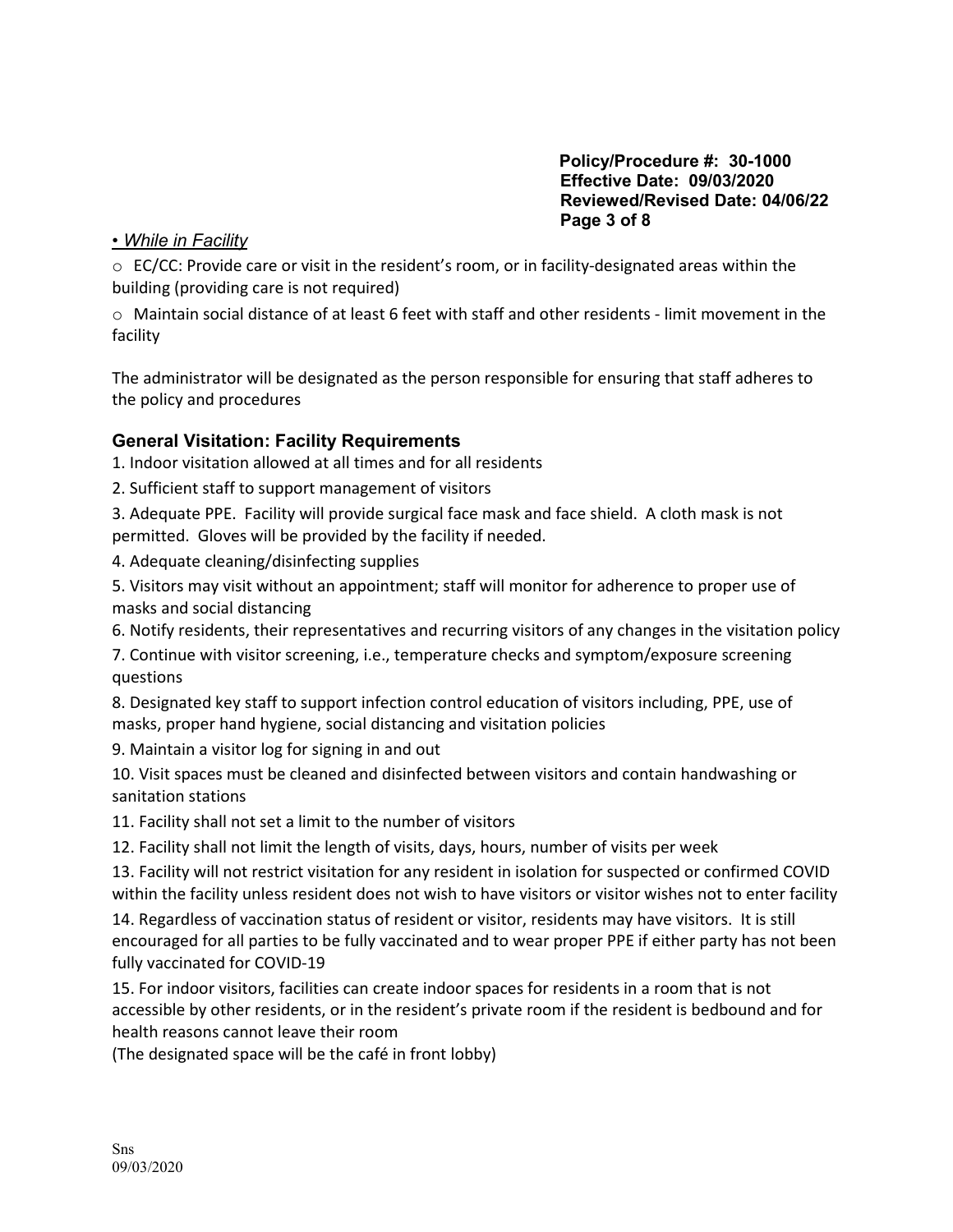**Policy/Procedure #: 30-1000 Effective Date: 09/03/2020 Reviewed/Revised Date: 04/06/22 Page 4 of 8**

# **General Visitation: Outdoor Visitation**

• The Cove at Tavares Village will utilize the front parking area as the designated outdoor space. Shaded areas under the trees or under large patio umbrellas may be used.

• Protection from heat and sun is essential. Cooling devices may be required to maintain safe temperatures

- Outdoor visitation is preferred when the resident and/or visitor are not fully vaccinated **General Visitation: Visitor Requirements**
- Infection Control: Properly wear a face mask and other necessary PPE and perform hand hygiene
- Policy Consent: Sign a consent form noting understanding of visitation policies
- Fever/ Symptom: Inform the facility if they develop a fever or symptoms consistent with COVID-19 within 14 days of a visit

• While in Facility: Visit in the resident's room or in facility-designated areas and maintain social distance of at least 6 feet with staff and residents – limit movement in the facility

• Exception to Social Distancing: A visitor may be closer than 6 feet to the resident who they are visiting if they comply with CDC PPE requirements for healthcare workers if they are considered an EC or CC or resident and visitor are fully vaccinated.

• Resident may choose to have close contact with any visitor if they so desire whether either party is vaccinated or not. It is encouraged for all parties to be fully vaccinated.

## **Process Upon Identification of New COVID-19 Cases**

While it is safer for visitors not to enter the facility during an outbreak investigation, visitors are still allowed inside the facility

- $\circ$  Visitors will be made aware of the potential risk of visiting during an outbreak investigation and will adhere to the core principles of infection prevention
- $\circ$  If residents or their representatives would like to have a visit during an outbreak investigation, they should wear face covering masks during visits, regardless of vaccination status, and visits should ideally occur in the resident's room or they may choose to visit outside. If the resident is COVID +, visits must occur in resident room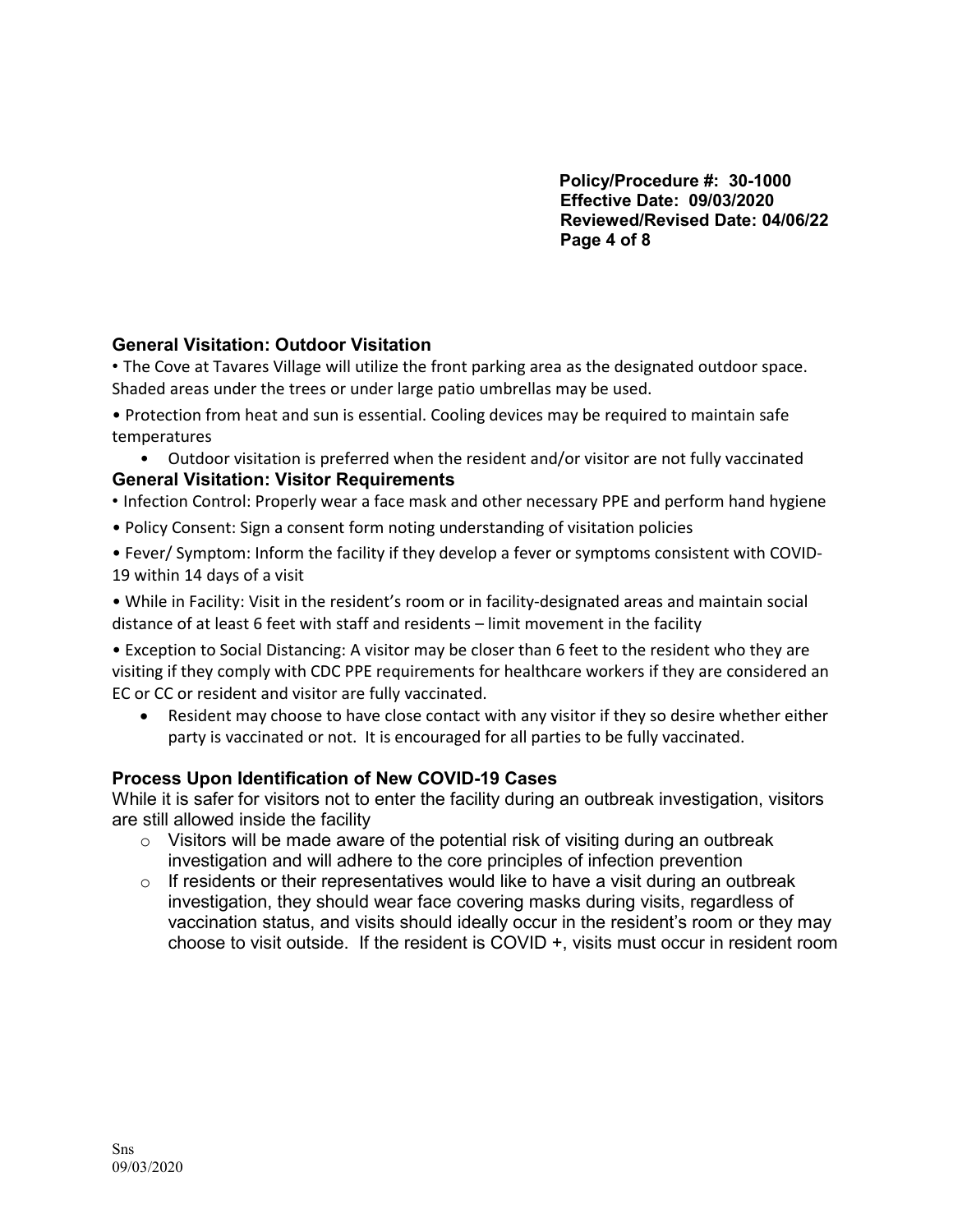**Policy/Procedure #: 30-1000 Effective Date: 09/03/2020 Reviewed/Revised Date: 04/06/22 Page 5 of 8**

### **Physical Distancing and Masking**

Facilities should ensure that physical distancing can still be maintained during peak times of visitation (e.g., lunch time, after business hours).

- o Facilities should avoid large gatherings where there may be many people in the same space at the same time.
- o If the facilities county COVID-19 community level of transmission is substantial to high, all residents and visitors, regardless of vaccination status, should wear face coverings or masks and physically distance, at all times.
- o If a resident's roommate is unvaccinated or immunocompromised (regardless of vaccination status), visits should not be conducted in the resident's room, if possible.
- o Visitors should wear face coverings or masks when around other residents or health care personnel, regardless of vaccination status. If the facilities county COVID-19 community level of transmission is substantial to high, all residents and visitors, regardless of vaccination status, should wear face coverings or masks and physically distance, at all times.
- o If the resident and all their visitor(s) are fully vaccinated, and the resident is not moderately or severely immunocompromised, they may choose not to wear face coverings or masks and to have physical contact. Unvaccinated residents may also choose to have physical touch based on their preferences and needs. In these situations, unvaccinated residents (or their representative) and their visitors should be advised of the risks of physical contact prior to the visit.

## **Transmission-Based Precautions**

While not recommended, residents who are on transmission-based precautions (TBP) or quarantine can still receive visitors. In these cases, visits should occur in the resident's room, and the resident should wear a well-fitting face mask (if tolerated). Before visiting residents who are on TBP or quarantine, visitors should be made aware of the potential risk of visiting and precautions necessary in order to visit the resident.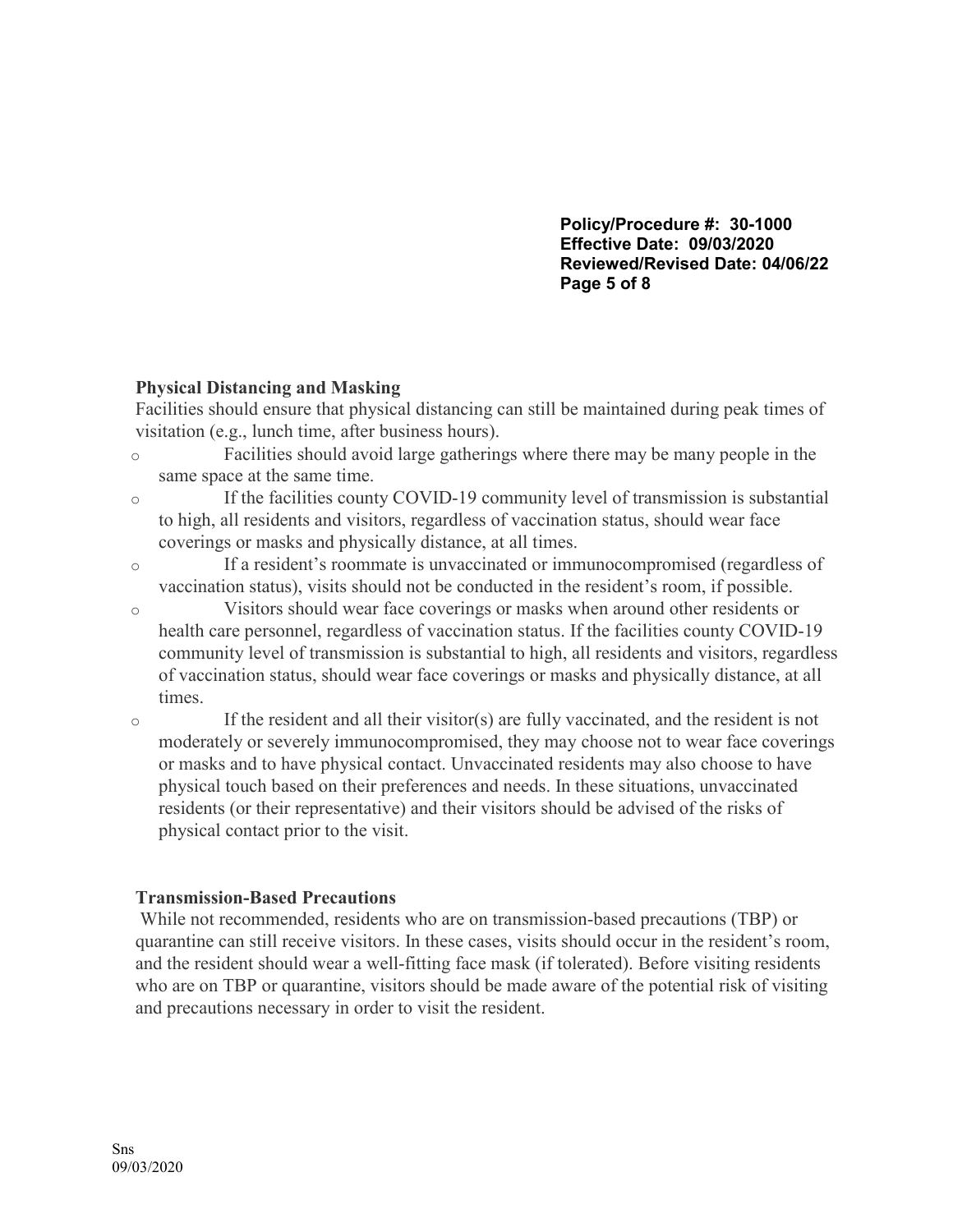**Policy/Procedure #: 30-1000 Effective Date: 09/03/2020 Reviewed/Revised Date: 04/06/22 Page 6 of 8**

## **Testing of Visitors and Vaccination**

Facilities are encouraged to offer COVID-19 testing to visitors in counties with substantial or high levels of community transmission. If they do not offer testing, facilities should encourage visitors to be tested on their own within two to three days prior to visiting. Facilities may ask about vaccination status, but may not require vaccination or testing or require proof of either. If a visitor declines to disclose their vaccination status, they should wear a mask at all times.

## **Compassionate Care Visits**

While always allowed, there are very few scenarios where residents should have only compassionate care visits. One example of a situation in which compassionate care visitation might be needed is when a resident is severely immunocompromised, and the number of visitors that he or she receives must be kept to a minimum.

### **Outings**

Residents must be permitted to leave the facility. They and the person accompanying them should be reminded to follow recommended infection prevention practices. Upon their return, they should be screened for symptoms. If they report an exposure, they should be tested for COVID-19, and if not fully vaccinated, they should be quarantined. They should also be monitored for signs and symptoms daily upon their return. Residents who leave for 24 hours or more should be managed as new admissions or readmissions, as recommended by the Centers for Disease Control and Prevention's (CDC).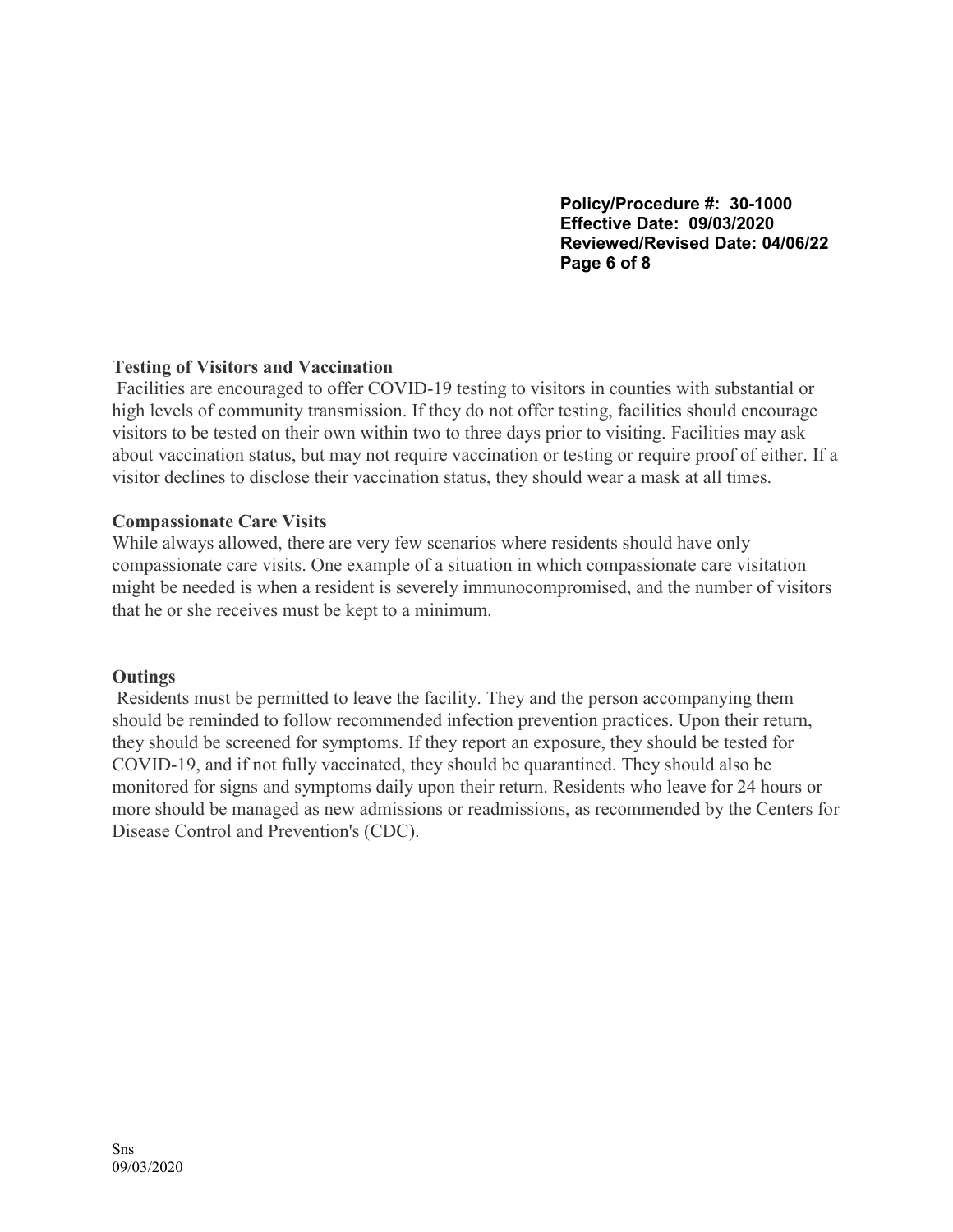**Policy/Procedure #:30-1000 Effective Date: 09/03/2020 Reviewed/Revised Date: 04/06/22 Page 7 of 8**

## **Beauty Salons and Barbers**

• Beauty salons and barbers help improve resident morale and quality of life. Hair salons may resume providing services to residents with precautions in place

• Criteria for facilities to resume beauty salon and barber services:

 $\circ$  Barbers and hairdressers providing services must wear a surgical mask, gloves and perform hand hygiene and follow the same requirements as essential caregiver visitors

- o Residents receiving services must wear face masks
- o More than one resident may be in the salon at a time

 $\circ$  Only residents of the facility are allowed in hair salon for services; no services can be provided to outside guests

 $\circ$  Services may not be provided to any resident in isolation for suspected or confirmed COVID-19

o Providers must properly clean and disinfect equipment between residents

## **Resident Absence for Medical Appointments**

Residents leaving the facility temporarily for medical appointments must wear a face mask at all times if tolerated and be screened upon return to the facility. Eye protection should be encouraged

#### . **Healthcare Provider Visits**

• Healthcare providers serving residents in the facility must comply with CDC requirements for PPE, must be screened prior to entry, must comply with all infection control requirements of the CDC.

• The resident receiving the healthcare services should wear a facemask during the service if tolerated.

• Medical appointments should be scheduled through the facility to comply with the facility's ability to ensure appropriate screening and adherence to infection control requirements.